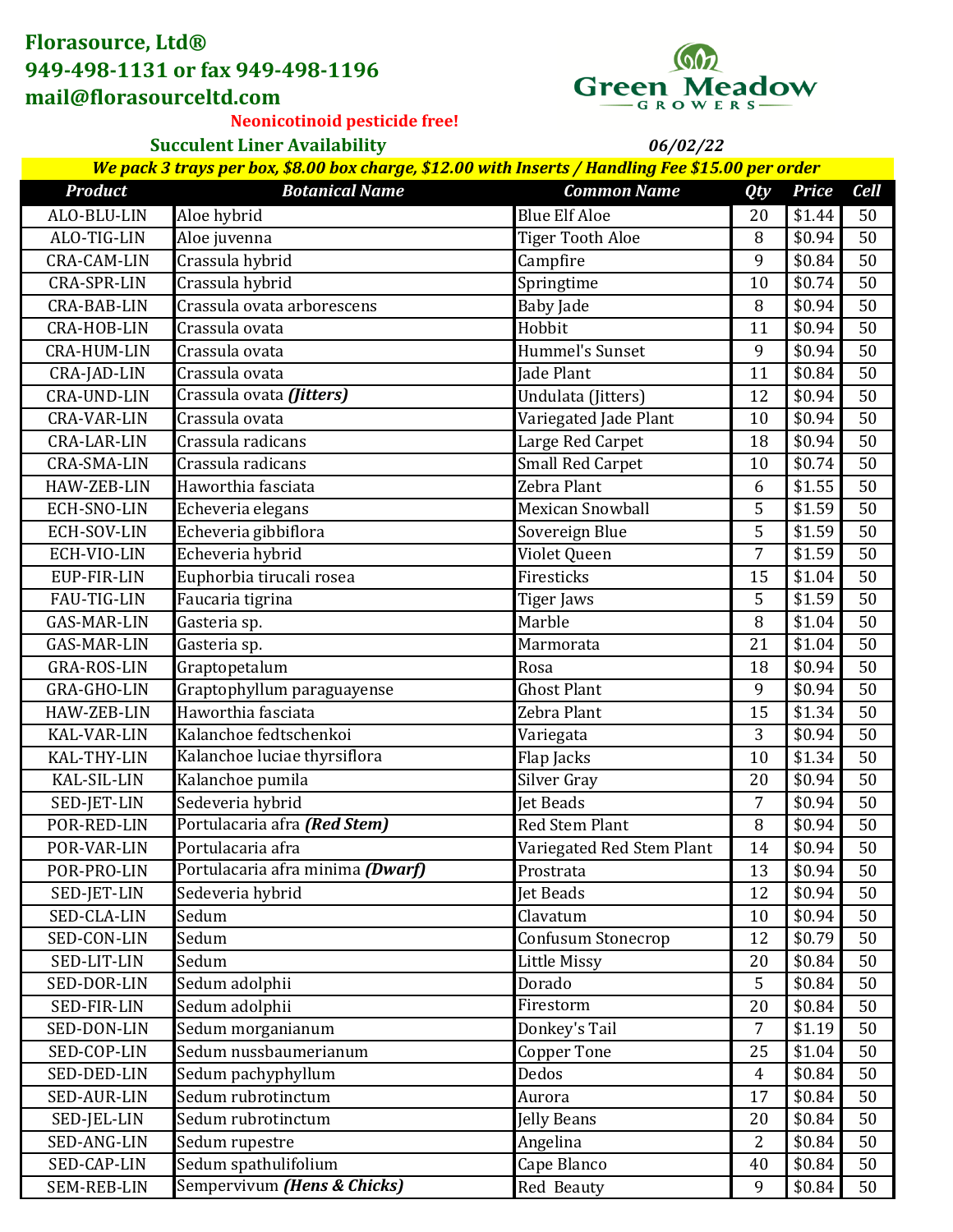| <b>SEM-RED-LIN</b> | Sempervivum <i>(Hens &amp; Chicks)</i> | <b>Red Nails</b>               | 20 | \$0.94 | 50 |
|--------------------|----------------------------------------|--------------------------------|----|--------|----|
| <b>SEN-TRA-LIN</b> | Senecio jacobsenii                     | <b>Trailing Jade</b>           |    | \$0.84 | 50 |
| <b>SEN-FIS-LIN</b> | Senecio radicans                       | <b>Fishhook Plant</b>          | 12 | \$0.94 | 50 |
| <b>SEN-COM-LIN</b> | Senecio serpens                        | <b>Compact Blue Chalkstick</b> | 25 | \$1.04 | 50 |

| <b>Succulent URC Availability June 2022</b> |                       |                          |       |              |  |
|---------------------------------------------|-----------------------|--------------------------|-------|--------------|--|
| Minimum order per variety is 300            |                       |                          |       |              |  |
| <b>Product</b>                              | <b>Botanical Name</b> | <b>Common Name</b>       | Qty   | <b>Price</b> |  |
| AEO-CAB-URC                                 | Aeonium               | <b>Cabernet Fluffy</b>   | 300   | \$0.50       |  |
| AEO-SID-URC                                 | Aeonium urbicum       | Side Salad               | 600   | \$0.59       |  |
| ALO-BLU-URC                                 | Aloe hybrid           | <b>Blue Elf Aloe</b>     | 300   | \$0.94       |  |
| ALO-TIG-URC                                 | Aloe juvenna          | <b>Tiger Tooth Aloe</b>  | 900   | \$0.49       |  |
| CAL-SHI-URC                                 | Calandrinia hybrid    | <b>Shining Pink Rock</b> | 2,000 | \$0.54       |  |
| CRA-WAT-URC                                 | Crassula muscosa      | <b>Princess Pine</b>     | 2,000 | \$0.44       |  |
| CRA-WAT-URC                                 | Crassula muscosa      | <b>Watch Chain</b>       | 1,200 | \$0.44       |  |
| CRA-HOB-URC                                 | Crassula ovata        | Hobbit                   | 2,000 | \$0.44       |  |
| CRA-HUM-URC                                 | Crassula ovata        | Hummel's Sunset          | 600   | \$0.54       |  |
| CRA-JAD-URC                                 | Crassula ovata        | <b>Jade Plant</b>        | 3,000 | \$0.44       |  |